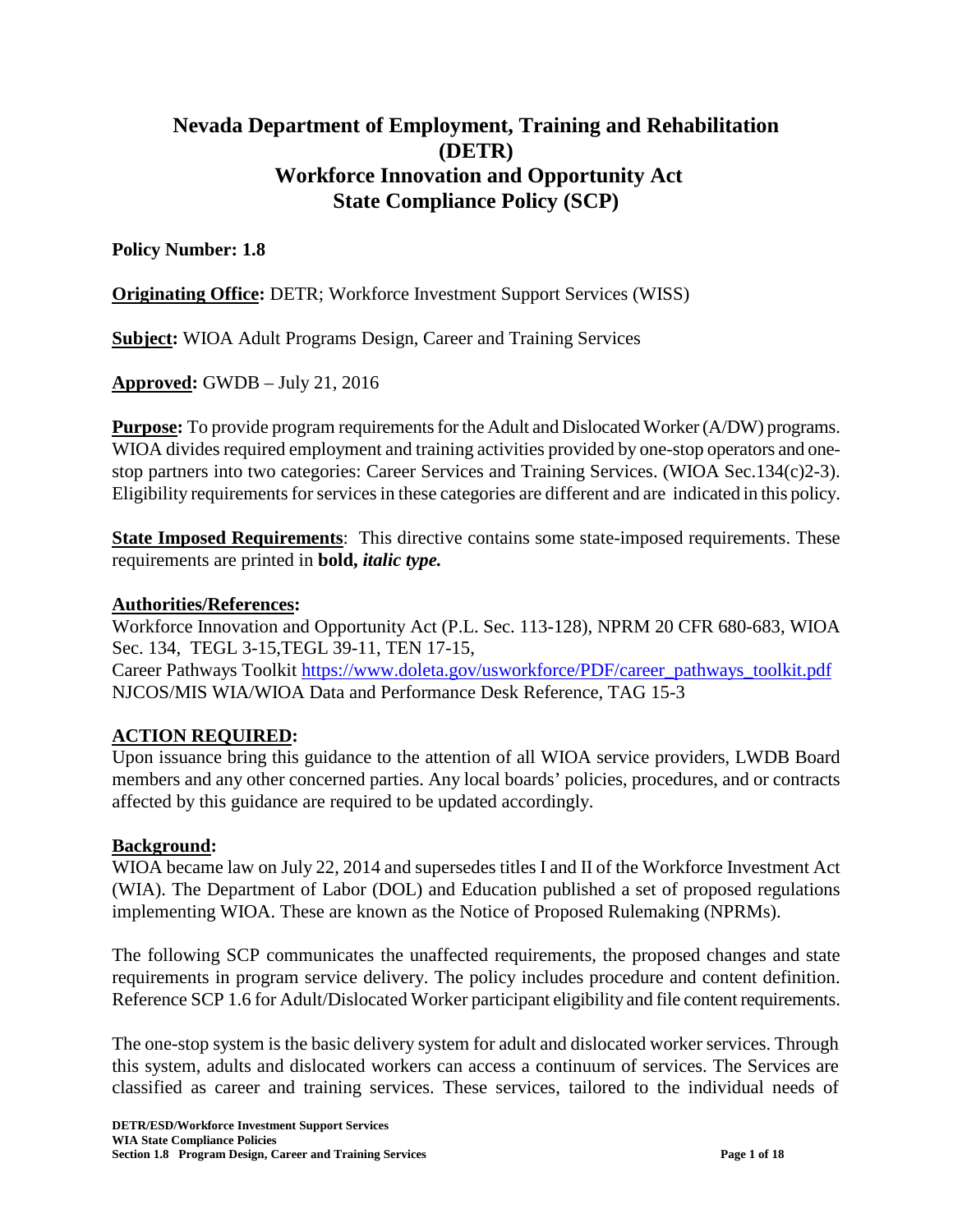jobseekers, form the backbone of the one-stop delivery system. While some jobseekers may only need self-service or other basic career services like job listings, labor market information, labor exchange services or information about other services, some jobseekers will need services that are more comprehensive and tailored to their individual career needs. These services may include comprehensive skills assessments, career planning, and development of an individual employment plan that outlines the needs and goal of successful employment. Under WIA, career services were identified as core and intensive services and generally participants would go through each level of service in order to eventually receive training. WIOA clarifies that individuals receiving services in the one-stop centers must receive the service that is needed to assist the individual to meet his or her job search goals, and does not need to follow a fixed sequence of services that may not be necessary to effectively serve the individual. Training is made available to individuals after an interview, assessment or evaluation determines that the individual requires training to obtain employment or remain employed. Supportive services, including needs-related payments, can be essential to enable individuals to participate in career and training services.

### **Policy and Procedure:**

#### **Registration and Participation (CFR 680.110)**

**(**a) Registration is the process for collecting information to support a determination of eligibility. This information may be collected through methods that include electronic data transfer, personal interview, or an individual's application. Participation occurs after the registration process of collecting information to support an eligibility determination and begins when the individual receives a staff assisted WIOA service, which does not include self-service or informational activities. (b) Adults and dislocated workers who receive services funded under title I other than self-service or informational activities must be registered and must be a participant.

(c) Employment Opportunity data must be collected on every individual who is interested in being considered for WIOA title I financially assisted aid, benefits, services, or training by a recipient, and who has signified that interest by submitting personal information in response to a request from the grant recipient or designated service provider.

### **Individual Employment Plan (IEP) (WIOA Sec.134(c)(2)(A)(xii)(II), 680.180)**

The individual employment plan is an individualized career service that is jointly developed by the participant and case manager. The plan is an ongoing strategy to identify employment goals, achievement objectives, and an appropriate combination of services for the participant to achieve the employment goals. Local Boards must have written policy as to plan content, update and inclusion in the participant case file and as appropriate in the MIS system.

### **Career Services (WIOA Sec. 134(c)(2), CFR 680.120-170, 680.220)**

Career Services must be provided through the one-stop delivery system. They may be provided by the one-stop operator or through contracts with service providers that are approved by the Local Board. Career Services are further classified into Basic and Individualized. *Basic Career Services* must be made available to all job seekers and include services such as labor exchange services, labor market information, job listings, and information on partner programs. *Individualized Services* are more comprehensive and tailored to meet the participants individual career needs. If deemed appropriate, these services may include comprehensive skills- assessments, career planning, and development of an individual employment plan that outlines the needs and goal of successful employment.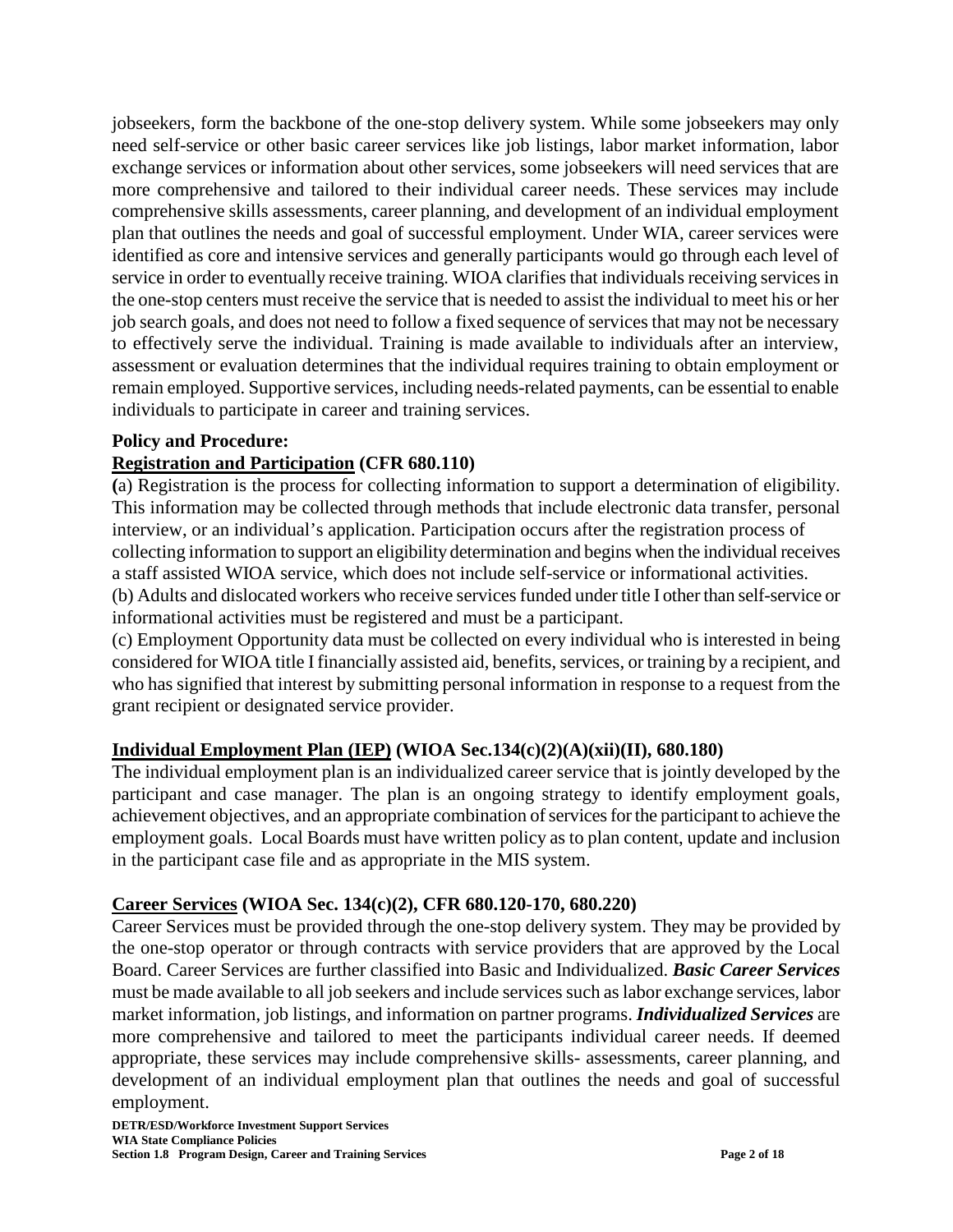**Participant Eligibility for Career Services (CFR 680.120-130)** To be eligible to receive career services as an adult in the adult and dislocated programs, individuals must be eighteen years old or older and meet the General Eligibility Requirements to be a participant in the adult and dislocated worker programs. Additionally to be eligible for the dislocated worker program, an eligible adult must meet the criteria of 680.130 and the definition in WIOA sec. 3(15) and as defined in SCP 1.6. Reference Service Priority as addressed in this policy and defined in SCP 1.7.

# **Required Career Services (CFR 680.220, WIOA Sec. 134(c)(2)(A)**

WIOA section 134(c)(2)(A) requires that local areas provide A/DW services that include, at a minimum:

### *(Basic Career Service)*

(i) determinations of whether the individuals are eligible to receive assistance under this subtitle; (ii) outreach, intake (which may include worker profiling and Re-employment Services system of unemployment insurance (UI) for claimants likely to exhaust UI benefits), and orientation to the information and other services available through the one-stop delivery system;

(iii) initial assessment of skill levels (including literacy, numeracy, and English language proficiency), aptitudes, abilities (including skills gaps), and supportive service needs;

(iv) labor exchange services, including—

(I) job search and placement assistance and, in appropriate cases, career counseling, including—

(aa) provision of information on in-demand industry sectors and occupations; and

(bb) provision of information on nontraditional employment; and

(II) appropriate recruitment and other business services on behalf of employers, including small employers, in the local area, which services may include services described in this subsection, such as providing information and referral to specialized business services not traditionally offered through the one-stop delivery system;

(v) provision of referrals to and coordination of activities with other programs and services, including programs and services within the one-stop delivery system and, in appropriate cases, other workforce development programs;

(vi) provision of workforce and labor market employment statistics information, including the provision of accurate information relating to local, regional, and national labor market areas, including—

(I) job vacancy listings in such labor market areas;

(II) information on job skills necessary to obtain the jobs described in sub-clause (I); and (III) information relating to local occupations in demand and the earnings, skill requirements, and opportunities for advancement for such occupations; and

(vii) provision of performance information and program cost information on eligible providers of training services as described in section 122, provided by program, and eligible providers of youth workforce investment activities described in section 123, providers of adult education described in title II, providers of career and technical education activities at the postsecondary

level, and career and technical education activities available to school dropouts, under the Carl D. Perkins Career and Technical Education Act of 2006 (20 U.S.C. 2301 et seq.), and providers of vocational rehabilitation services described in title I of the Rehabilitation Act of 1973 (29 U.S.C. 720 et seq.);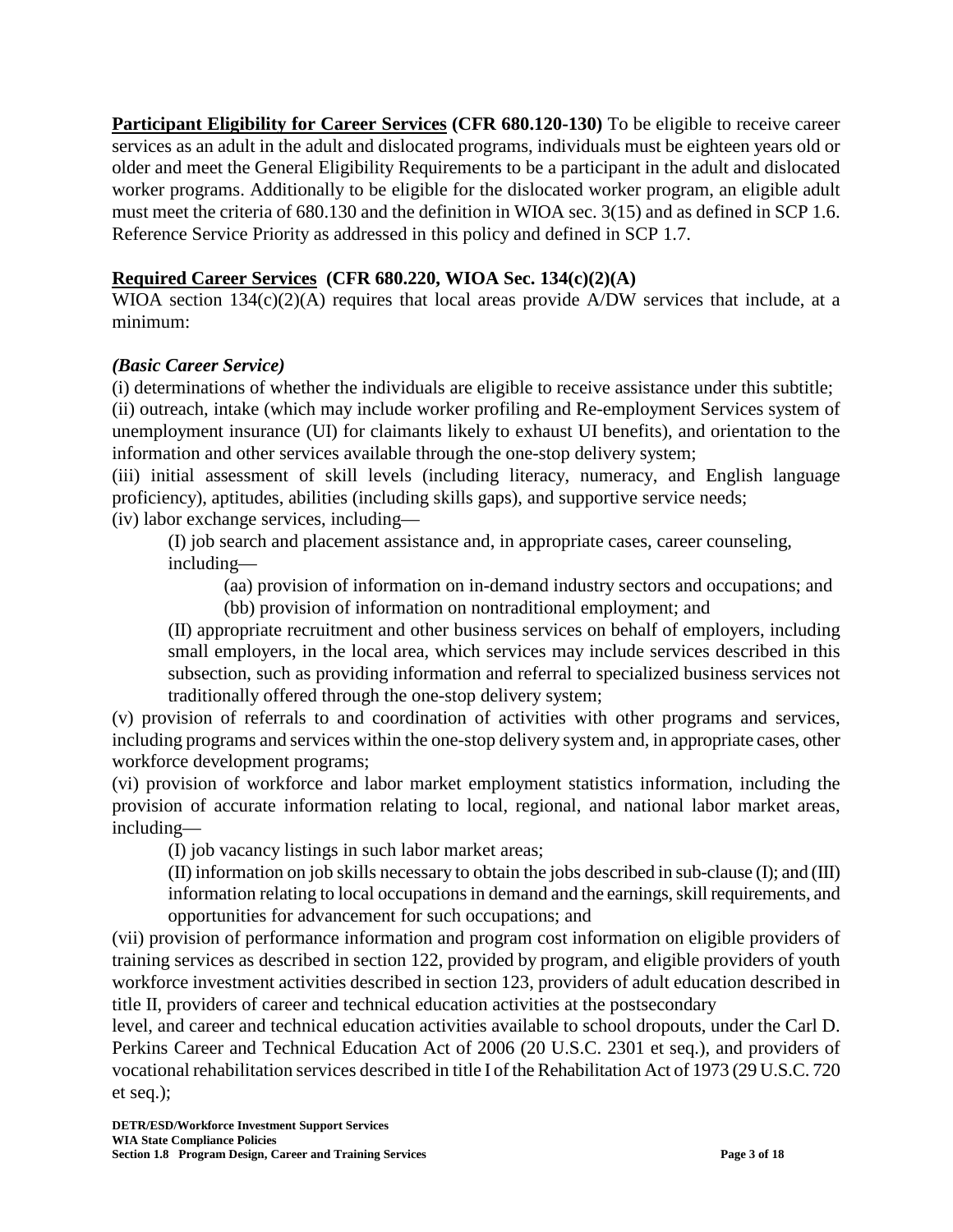(viii) provision of information, in formats that are usable by and understandable to one-stop center customers, regarding how the local area is performing on the local performance accountability measures described in section 116(c) and any additional performance information with respect to the one-stop delivery system in the local area;

(I) provision of information, in formats that are usable by and understandable to one-stop center customers, relating to the availability of supportive services or assistance, including child care, child support, medical or child health assistance under title XIX or XXI of the Social Security Act (42 U.S.C. 1396 et seq. and 1397aa et seq.), benefits under the supplemental nutrition assistance program established under the Food and Nutrition Act of 2008 (7 U.S.C. 2011 et seq.), assistance through the earned income tax credit under section 32 of the Internal Revenue Code of 1986, and assistance under a State program for temporary assistance for needy families funded under part A of title IV of the Social Security Act (42 U.S.C. 601 et seq.) and other supportive services and transportation provided through funds made available under such part, available in the local area; and

(II) referral to the services or assistance described in sub-clause (I), as appropriate;

(ix) provision of information and assistance regarding filing claims for unemployment compensation; (x) assistance in establishing eligibility for programs of financial aid assistance for training and education programs that are not funded under this Act;

(xi) services, if determined to be appropriate in order for an individual to obtain or retain employment, that consist of—

### *(Individualized Career Services)*

(i) comprehensive and specialized assessments of the skill levels and service needs of adults and dislocated workers, which may include—

(I) diagnostic testing and use of other assessment tools; and

(II) in-depth interviewing and evaluation to identify employment barriers and appropriate employment goals;

(ii) development of an individual employment plan, to identify the employment goals, appropriate achievement objectives, and appropriate combination of services for the participant to achieve the employment goals, including providing information on eligible providers of training services pursuant to paragraph (3)(F)(ii), and career pathways to attain career objectives;

(iii) group counseling;

(iv) individual counseling;

(v) career planning;

(vi) short-term prevocational services, including development of learning skills, communication skills, interviewing skills, punctuality, personal maintenance skills, and professional conduct, to prepare individuals for unsubsidized employment or training;

(vii) internships and work experiences that are linked to careers;

(viii) workforce preparation activities;

(ix) financial literacy services, such as the activities described in section  $129(b)(2)(D)$ ;

(x) out-of-area job search assistance and relocation assistance; or

(xi) English language acquisition and integrated education and training programs; and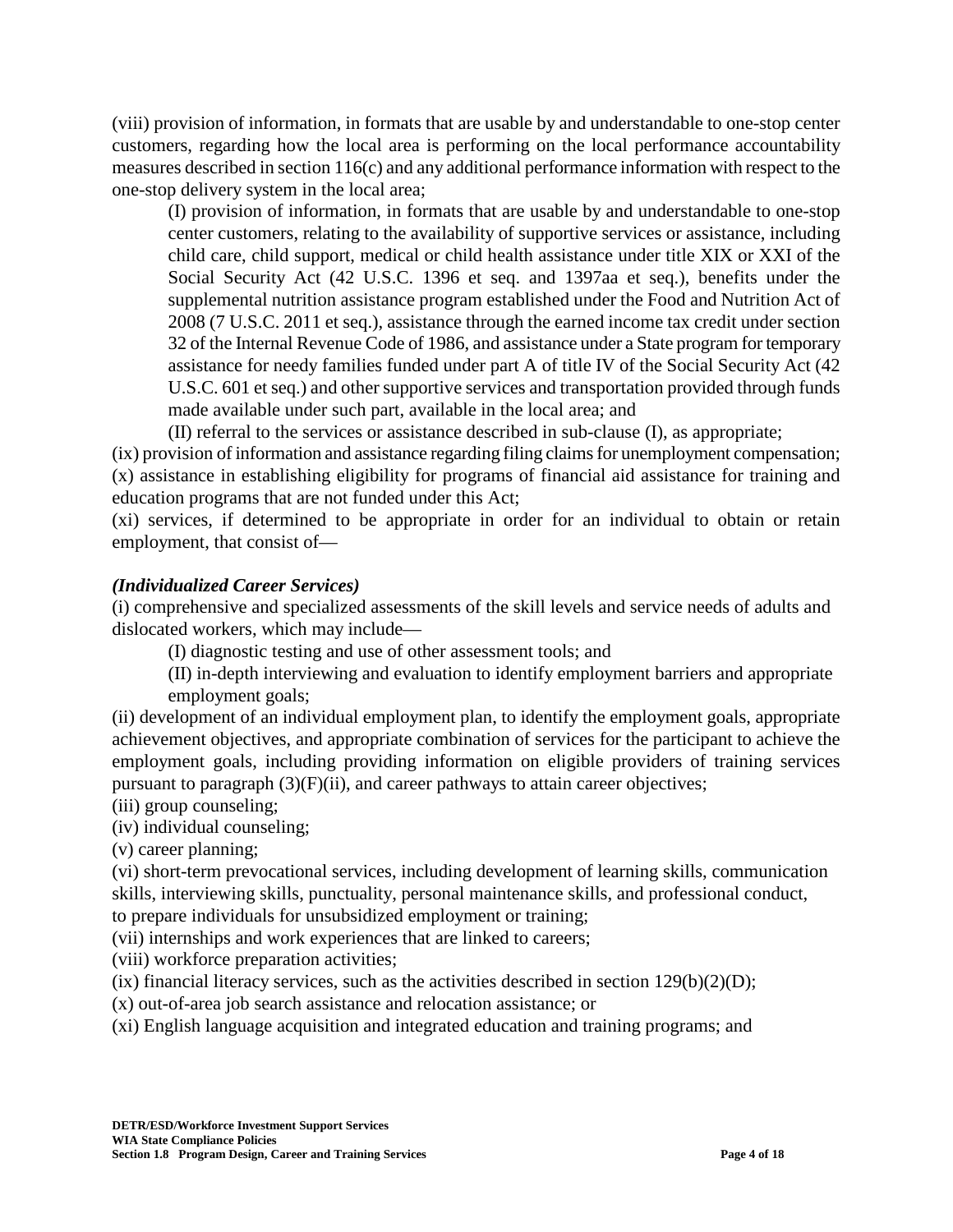### *(Follow-Up Services)*

(i) follow-up services, including counseling regarding the workplace, for participants in workforce investment activities authorized under this subtitle who are placed in unsubsidized employment, for not less than 12 months after the first day of the employment, as appropriate.

Note: When providing services under  $134(c)(2)(A)(xii)$ , priority must be given to recipients of public assistance, other low-income individuals, and individuals who are basic skills deficient.

**Training Services (WIOA Sec. 134(c)(3), CFR 680.200-230**) are designed to increase participant access to training that equips the individual to enter the workforce and retain employment. These must be directly linked to an in-demand industry sector or occupation in the local area or the planning region, or in another area to which the participant adult receiving such services is willing to relocate. These services may include occupational training, including nontraditional employment, On-the-job (OJT), Incumbent worker training, programs that combine workplace training with related instruction to include cooperative education programs, private sector training programs, skill upgrade and retraining, entrepreneurial training, transitional jobs, job readiness training in combination with services listed above, adult education and literacy activities provided concurrently or in combination with other specified services, and customized training.

**A Program of Training Services (CFR 680.420)** is one or more courses or classes, or a structured regimen that leads to:

- A recognized post-secondary credential, secondary school diploma, or its equivalent,
- Employment, or
- Measurable skills gains toward such a credential or employment.

### **Eligibility for Training Services: (WIOA Sec. 134(c)(3)(A)-(C), CFR 680.210-230)**

Under WIOA sec. 134(c)(3)(A) training services may be made available to employed and unemployed adults and dislocated workers who:

(A) IN GENERAL.

(i) ELIGIBILITY.—Except as provided in clause (ii), funds allocated to a local area for adults under paragraph  $(2)(A)$  or  $(3)$ , as appropriate, of section 133(b), and funds allocated to the local area for dislocated workers under section  $133(b)(2)(B)$ , shall be used to provide training services to adults and dislocated workers, respectively—

(I) who, after an interview, evaluation, or assessment, and career planning, have been determined

by a one-stop operator or one-stop partner, as appropriate, to—

(aa) be unlikely or unable to obtain or retain employment, that leads to economic self-sufficiency or wages comparable to or higher than wages from previous employment, through the career services described in paragraph  $(2)(A)(xii);$ 

(bb) be in need of training services to obtain or retain employment that leads to economic self-sufficiency or wages comparable to or higher than wages from previous employment; and

(cc) have the skills and qualifications to successfully participate in the selected program of training services;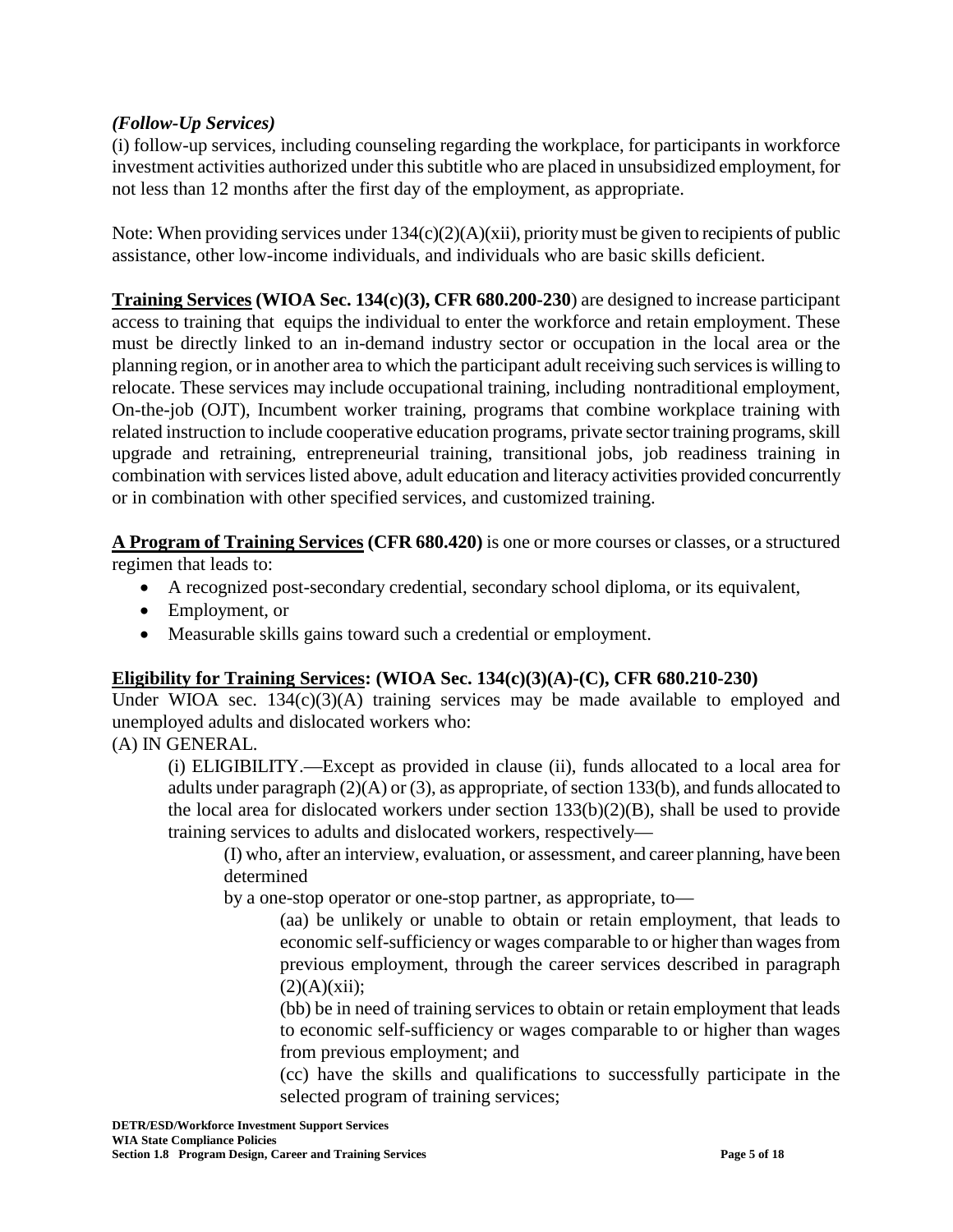(II) who select programs of training services that are directly linked to the employment opportunities in the local area or the planning region, or in another area to which the adults or dislocated workers are willing to commute or relocate;

(III) who meet the requirements of subparagraph (B); and

(IV) who are determined to be eligible in accordance with the priority system in effect under subparagraph (E).

(ii) USE OF PREVIOUS ASSESSMENTS.—A one-stop operator or one-stop partner shall not be required to conduct a new interview, evaluation, or assessment of a participant under clause (i) if the one-stop operator or one-stop partner determines that it is appropriate to use a recent interview, evaluation, or assessment of the participant conducted pursuant to another education or training program.

(iii) RULE OF CONSTRUCTION.—Nothing in this subparagraph shall be construed to mean an individual is required to receive career services prior to receiving training services. (B) QUALIFICATION.—

(i) REQUIREMENT.—Notwithstanding section 479B of the Higher Education Act of 1965 (20 U.S.C. 1087uu) and except as provided in clause (ii), provision of such training services shall be limited to individuals who—

(I) are unable to obtain other grant assistance for such services, including Federal Pell Grants established under subpart 1 of part A of title IV of the Higher Education Act of 1965 (20 U.S.C. 1070a et seq.); or

(II) require assistance beyond the assistance made available under other grant assistance programs, including Federal Pell Grants.

(ii) REIMBURSEMENTS.—Training services may be provided under this paragraph to an individual who otherwise meets the requirements of this paragraph while an application for a Federal Pell Grant is pending, except that if such individual is subsequently awarded a Federal Pell Grant, appropriate reimbursement shall be made to the local area from such Federal Pell Grant.

(iii) CONSIDERATION.—In determining whether an individual requires assistance under clause (i)(II), a one-stop operator (or one-stop partner, where appropriate) may take into consideration the full cost of participating in training services, including the costs of dependent care and transportation, and other appropriate costs. Reference SCP 1.7.

### **Training Provider Qualifications (WIOA Sec. 122, CFR 680.400-410)**

Training services shall be provided through providers identified in accordance with WIOA Sec. 122 and CFR 680.400. An individual who has been determined eligible for training services may select a provider from the State Eligible Provider List (ETPL) after consultation with a case manager and must be provided in a manner to maximize customer choice. Reference SCP 1.12 and 1.13. Unless the program has exhausted funds for the program year, the Service Provider must refer the individual to the selected training provider, and establish an Individual Training Account (ITA) or Contract for Service (CFR680.320) for the individual to pay for the selected course of training.

Note: Providers of on-the-job training, customized training, incumbent worker training, internships, and paid or unpaid work experience opportunities, or transitional employment shall not be subject to the requirements of the Eligible Training Provider List.(WIOA Sec. 122 (h)(1),CFR 680.410).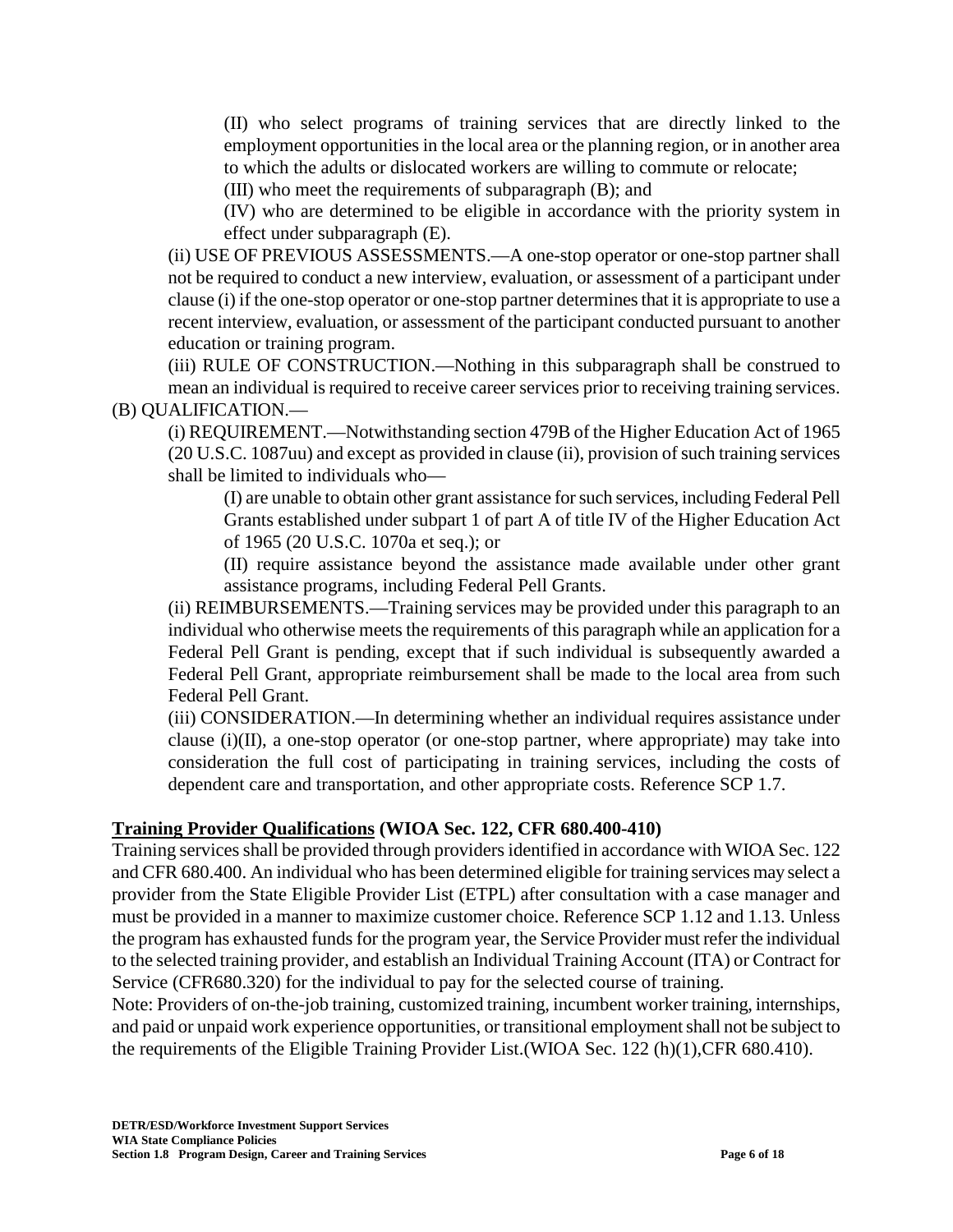### **Training Services (WIOA Sec. 134(c)(3)(D))may include**—

(i) occupational skills training, including training for nontraditional employment;(reference SCP 1.12) (ii) on-the-job training; (reference SCP1.14)

(iii) incumbent worker training in accordance with subsection  $(d)(4)$ ; (reference SCP 1.19)

(iv) programs that combine workplace training with related instruction, which may include cooperative education programs;

(v) training programs operated by the private sector;

(vi) skill upgrading and retraining;

(vii) entrepreneurial training;

(viii) transitional jobs in accordance with subsection  $(d)(5)$ ; (reference SCP 1.19)

(ix) job readiness training provided in combination with services described in any of clauses (i) through (viii);

(x) adult education and literacy activities, including activities of English language acquisition and integrated education and training programs, provided concurrently or in combination with services described in any of clauses (i) through (vii); and

(xi) customized training conducted with a commitment by an employer or group of employers to employ an individual upon successful completion of the training. (reference SCP 1.14)

Note: The case file must contain a determination of need for training services under §680.210 as determined through the interview, evaluation, or assessment, and career planning informed by local labor market information and training provider performance information, or through any other career service received. There is no requirement that career services be provided as a condition to receipt of training services; however, if career services are not provided before training, the local board must document the circumstances that justified its determination to provide training without first providing the services described in paragraph (a) of CFR 680.220.

# **Additional Services: (WIOA Sec. 134(d), CFR 680.140)**

# (1) IN GENERAL.—

(A) ACTIVITIES.—Funds allocated to a local area for adults under paragraph (2)(A) or (3), as appropriate, of section 133(b), and funds allocated to the local area for dislocated workers under section 133(b)(2)(B), may be used to provide, through the one-stop delivery system involved

(and through collaboration with the local board, for the purpose of the activities described in clauses (vii) and  $(ix)$ )—

(i) customized screening and referral of qualified participants in training services described in subsection (c)(3) to employers;

(ii) customized employment-related services to employers, employer associations, or other such organizations on a fee-for-service basis;

(iii) implementation of a pay-for-performance contract strategy for training services, for which the local board may reserve and use not more than 10 percent of the total funds allocated to the local area under paragraph (2) or (3) of section 133(b);

(iv) customer support to enable individuals with barriers to employment (including individuals with disabilities) and veterans, to navigate among multiple services and activities for such populations;

(v) technical assistance for one-stop operators, OneStop partners, and eligible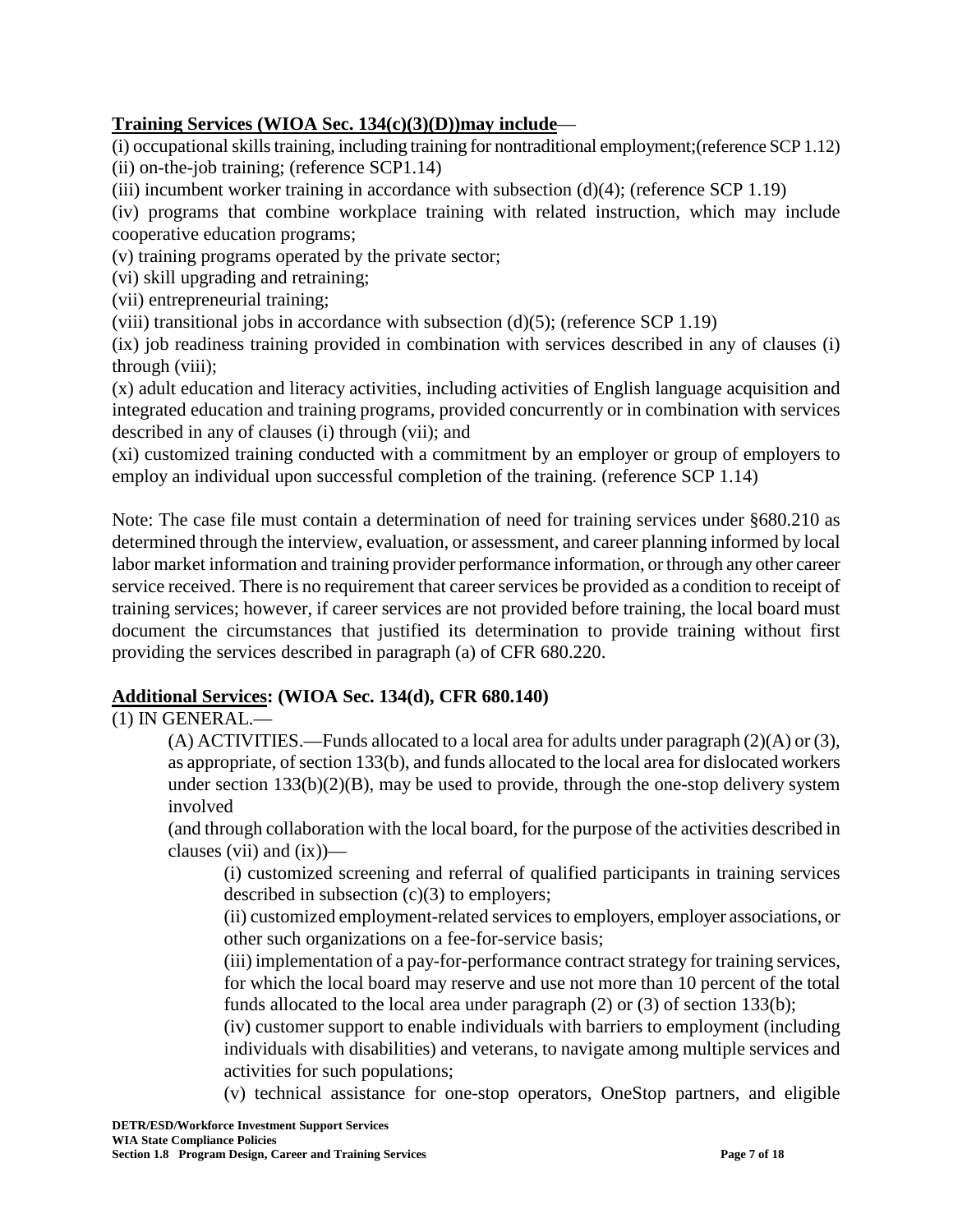providers of training services, regarding the provision of services to individuals with disabilities in local areas, including the development and training of staff, the provision of outreach, intake, assessments, and service delivery, the coordination of services across providers and programs, and the development of performance accountability measures;

(vi) employment and training activities provided in coordination with—

(I) child support enforcement activities of the State and local agencies carrying out part D of title IV of the Social Security Act (42 U.S.C. 651 et seq.);

(II) child support services, and assistance, provided by State and local agencies carrying out part D of title IV of the Social Security Act (42 U.S.C. 651 et seq.);

(III) cooperative extension programs carried out by the Department of Agriculture; and (IV) activities to facilitate remote access to services provided through a one-stop delivery system, including facilitating access through the use of technology;

(vii) activities—

(I) to improve coordination between workforce investment activities and economic development activities carried out within the local area involved, and to promote entrepreneurial skills training and microenterprise services; (II) to improve services and linkages between the local workforce investment system (including the local one-stop delivery system) and employers, including small employers, in the local area, through services described in this section; and (III) to strengthen linkages between the OneStop delivery system and unemployment insurance programs;

(viii) training programs for displaced homemakers and for individuals training for nontraditional occupations, in conjunction with programs operated in the local area; (ix) activities to provide business services and strategies that meet the workforce investment needs of area employers, as determined by the local board, consistent with the local plan under section 108, which services—

(I) may be provided through effective business intermediaries working in conjunction with the local board, and may also be provided on a fee-forservice basis or through the leveraging of economic development, philanthropic, and other public and private resources in a manner determined appropriate by the local board; and

(II) may include—

(aa) developing and implementing industry sector strategies (including strategies involving industry partnerships, regional skills alliances, industry skill panels, and sectoral skills partnerships);

(bb) developing and delivering innovative workforce investment services and strategies for area employers, which may include career pathways, skills upgrading, skill standard development and certification for recognized postsecondary credential or other employer use, apprenticeship, and other effective initiatives for meeting the workforce investment needs of area employers and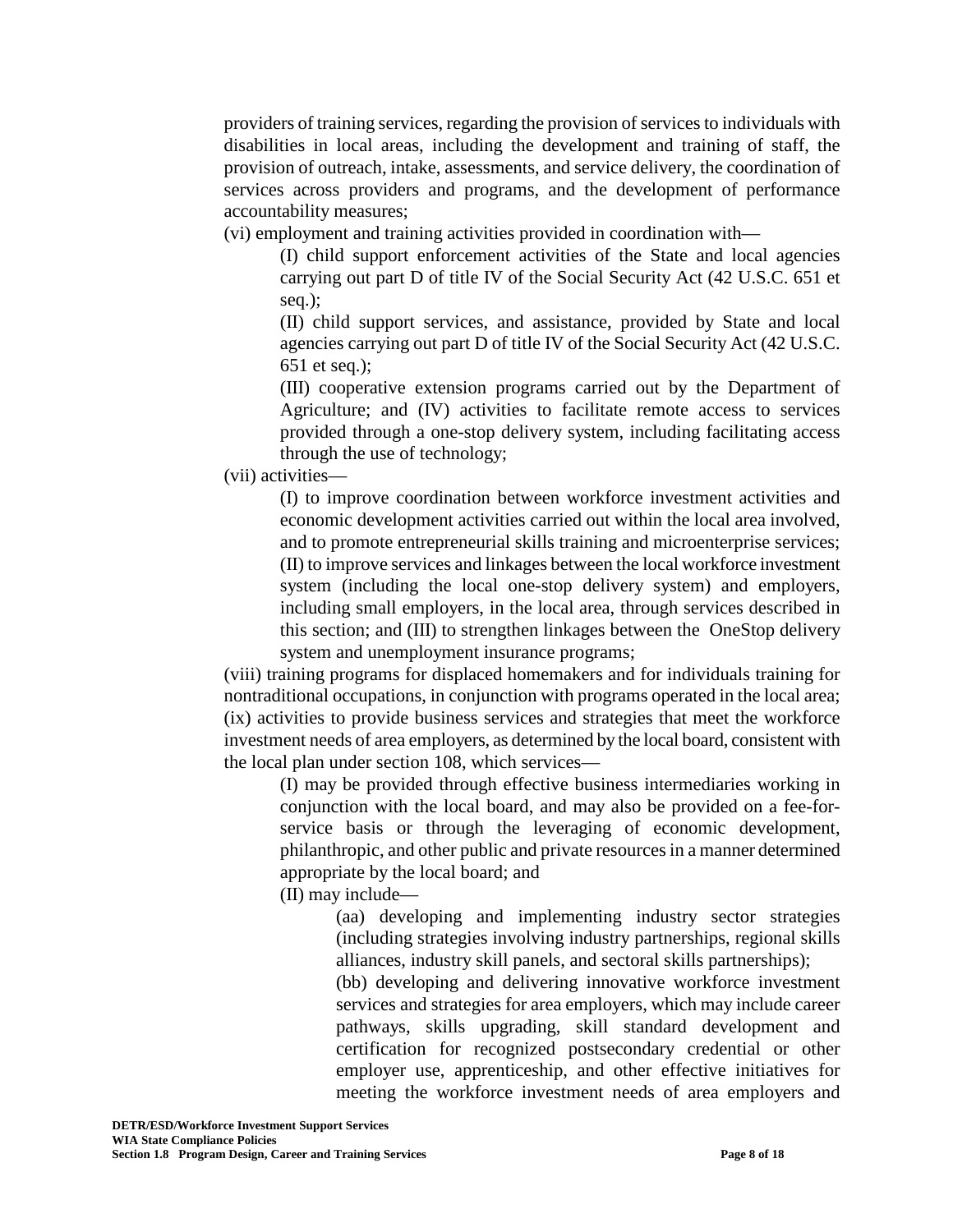workers;

(cc) assistance to area employers in managing reductions in force in coordination with rapid response activities provided under subsection  $(a)(2)(A)$  and with strategies for the aversion of layoffs, which strategies may include early identification of firms at risk of layoffs, use of feasibility studies to assess the needs of and options for at-risk firms, and the delivery of employment and training activities to address risk factors; and

(dd) the marketing of business services offered under this title, to appropriate area employers, including small and mid-sized employers; (x) activities to adjust the economic self-sufficiency

standards referred to in subsection  $(a)(3)(A)(xii)$  for local factors, or activities to adopt, calculate, or commission for approval, economic self-sufficiency standards for the local areas that specify the income needs of families, by family size, the number and ages of children in the family, and substate geographical considerations;

(xi) improved coordination between employment and training activities and programs carried out in the local area for individuals with disabilities, including programs carried out by State agencies relating to intellectual disabilities and developmental disabilities, activities carried out by Statewide Independent Living Councils established under section 705 of the Rehabilitation Act of 1973 (29 U.S.C. 796d), programs funded under part B of chapter 1 of title VII of such Act (29 U.S.C. 796e et seq.), and activities carried out by centers for independent living, as defined in section 702 of such Act (29 U.S.C. 796a); and

(xii) implementation of promising services to workers and businesses, which may include support for education, training, skill upgrading, and statewide networking for employees to become workplace learning advisors and maintain proficiency in carrying out the activities associated with such advising.

# **Definitions**

# **Career Pathways (Career Pathway Toolkit)**

The term "career pathway" means a combination of rigorous and high-quality education, training, and other services that—

(i) aligns with the skill needs of industries in the economy of the State or regional economy involved; (ii) prepares an individual to be successful in any of a full range of secondary of postsecondary education options, including apprenticeships registered under the Act of August 16, 1937;

(iii) includes counseling to support an individual in achieving the individual's education and career goals;

(ix) includes, as appropriate, education offered concurrently with and in the same context as workforce preparation activities and training for a specific occupation or occupational cluster;

(x) organizes education, training, and other services to meet the particular needs of an individual in a manner that accelerates the educational and career advancement of the individual to the extent practicable;

(xi) enables an individual to attain a secondary school diploma or its recognized equivalent, and at least one recognized postsecondary credential; and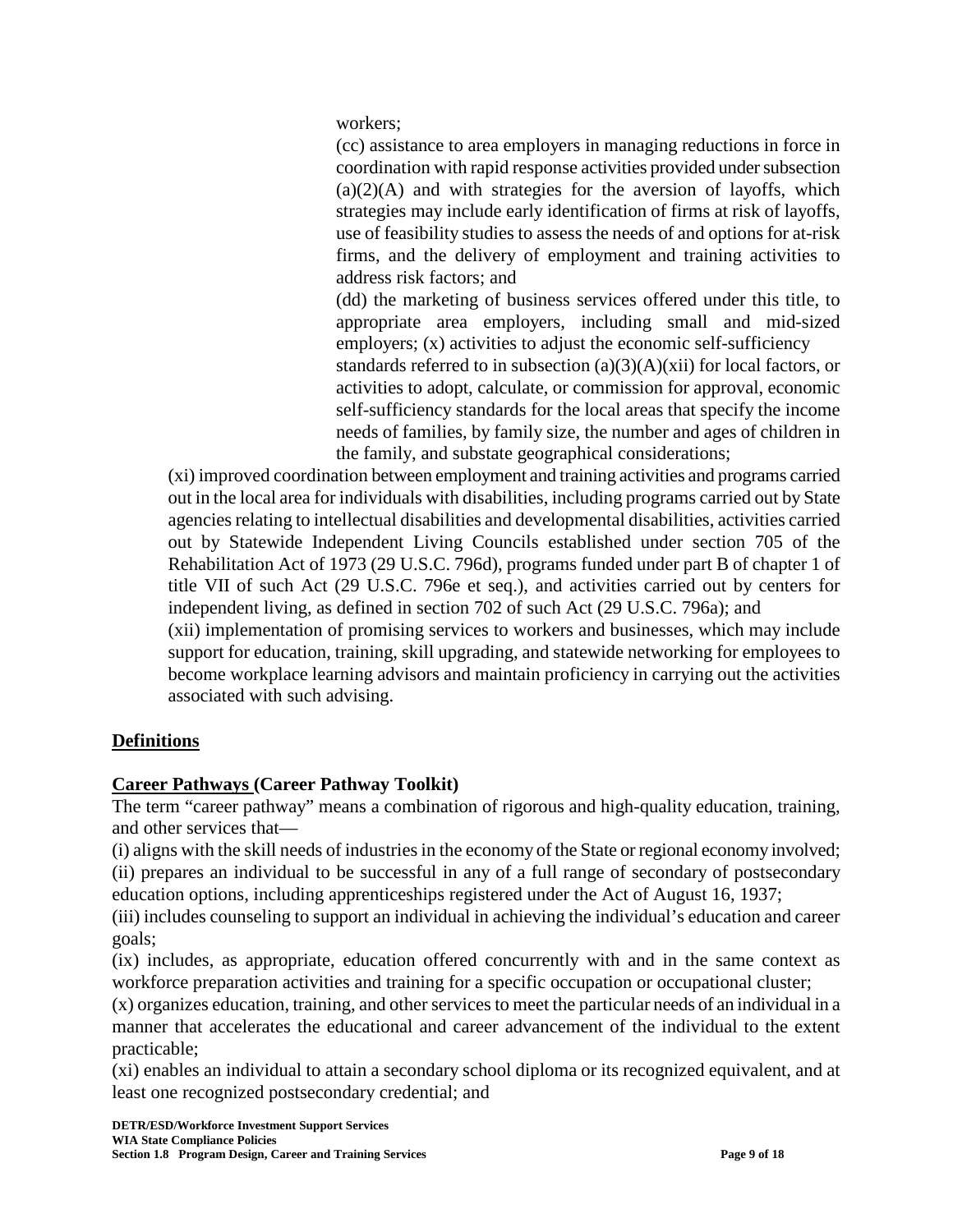(xii) helps an individual enter or advance within a specific occupation or occupational cluster.

# **Case Management**: **(TEN 17-15, Career Pathways Tool Kit)**

Case Management is an overarching process that may directly arrange for or provide services that allow a learner to participate and complete a program of study. Case management is more a process than a service and typically includes non-instructional activities such as navigation to and arrangements for academic, career or personal counseling, financial aid, childcare, housing, and other financial assistance that can be critical to the success and continued engagement of the individual in pursuing their career pathway component.

# **Concurrent Enrollment (CFR 681.430 (a)-(b))**

(a) individuals who meet the respective program eligibility requirements may participate in adult and youth programs concurrently. Such individuals must be eligible under the youth or adult eligibility criteria applicable to the services received. Local program operators may determine, for these individuals, the appropriate level and balance of services under the youth and adult programs.

(b) Local program operators must identify and track the funding streams which pay the costs of services provided to individuals who are participating in youth and adult programs concurrently, and ensure no duplication of services.

And per Local Board policy. File and MIS documentation must communicate all pertinent information thoroughly and concisely.

**Consumer Choice (WIOA Sec. 134(c)(3)(F), CFR 680.340:** Training services shall be provided in a manner that maximizes customer choice in the selection of an eligible provider of such services.

# **Customized Training (WIOA 3(14), CFR 680.760-770)**

Customized training is training:

(a) That is designed to meet the special requirements of an employer(including a group of employers);

(b) That is conducted with a commitment by the employer to employ an individual upon successful completion of the training; and

(c) For which the employer pays for a significant cost of the training, as determined by the Local Board in accordance with the factors identified in WIOA sec. 3(14). Reference SCP 1.14.

### **Data Collection/Recordkeeping (CFR 683.220)**

All information required by federal, state, and local reporting requirements must be collected for each participant, including documentation of each eligibility piece, employment authorization, those required by DOL's Data Element Validation (DEV), forms identifying participation/costs toward the individual's training, support services or incentive payments and as required for the types of service the individual has received. Each item data point must be clearly defined in case notes/MIS Comments. Reference State Compliance Policy (SCP) 1.6, 5.4, Data and Performance Desk Reference and Local Board procedures for Record Retention Requirements

Note: Local boards are required to establish written policy for data collection and handling to ensure the quality and integrity of data over time. This includes standards for data verification, data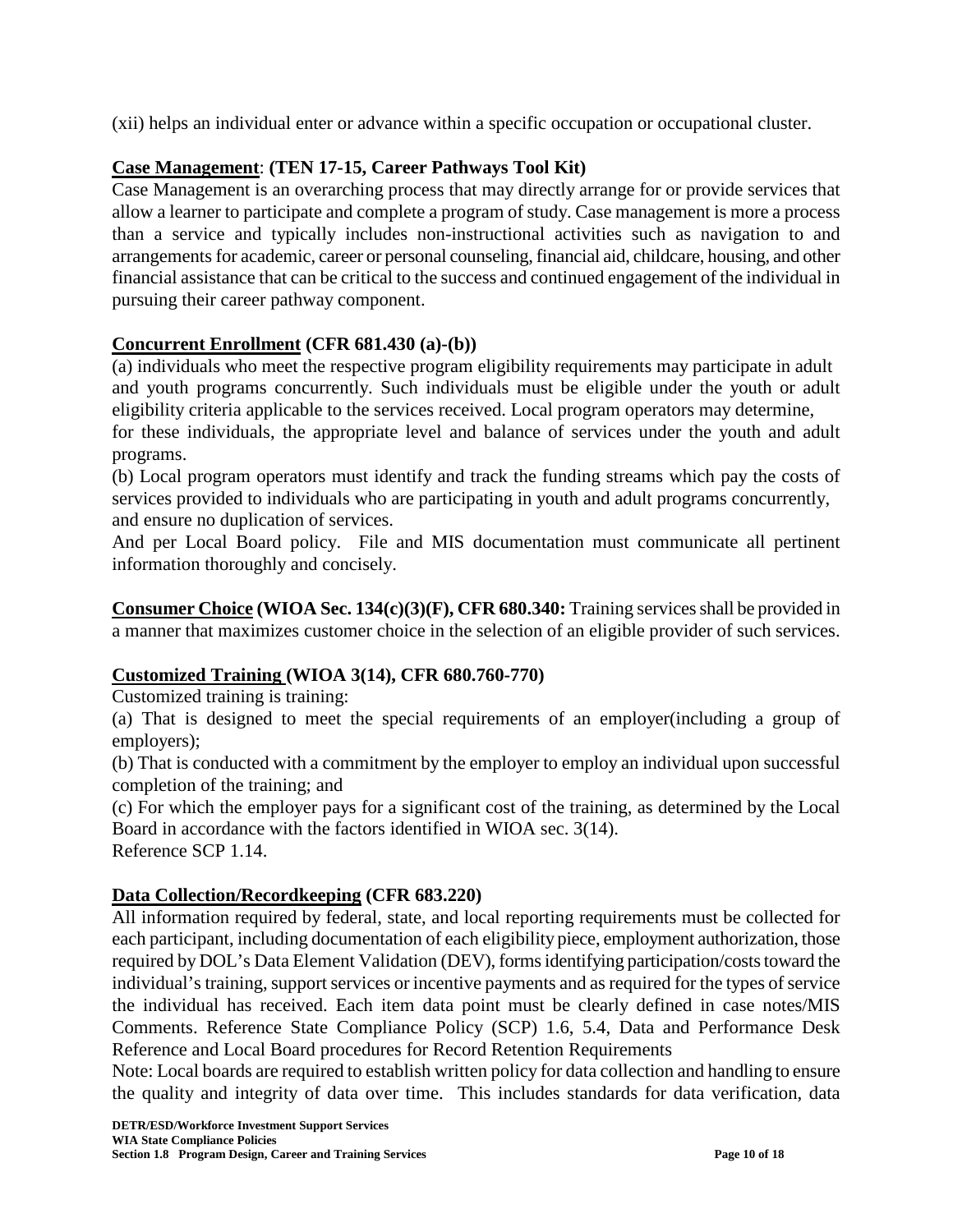validation and data security. The purpose is to ensure resulting electronic databases, participant files and reports are certifiably accurate up to and including participant exit and through all storage requirements.

# **Data Element Validation Requirements (DEV) (CFR 677.240)**

Data element validation ensures that the data elements in participant records used to calculate aggregate reports are accurate by reviewing samples of participant records against source documentation to ensure compliance with federal definitions. DEV requirements are communicated through issuance of Department of Labor's Employment and Training Administration Advisory System in Training and Employment Guidance Letters (TEGL's).

### **Follow-Up Services (WIOA 134 (c)(2)(A)(xiii), CFR 680.150)**

Follow-up services must be provided, as appropriate, including counseling regarding the workplace, for participants in adult or dislocated worker workforce investment activities who are placed in unsubsidized employment, for up to 12 months after the first day of employment. While follow-up services must be made available, not all of the adults and dislocated workers who are registered and placed into unsubsidized employment will need or want such services. Also, the intensity of appropriate follow-up services may vary among different participants. Participants who have multiple employment barriers and limited work histories may be in need of significant follow-up services to ensure long-term success in the labor market. Other participants may identify an area of weakness in the training provided by the WIOA prior to placement that will affect their ability to progress further in their occupation or to retain their employment.

Note: Local Boards must have written policy and procedure as to Follow-up services. They could include, but are not limited to: Additional career planning and counseling, contact with the participant's employer, including assistance with work-related problems that may arise, peer support groups, information about additional educational opportunities, and referral to supportive services available in the community, case management administrative follow-up, other services as defined by the Local Boards.

### **Incumbent Worker (WIOA 134 (d)(4),CFR 680.780-820)**

To qualify as an incumbent worker, the incumbent worker needs to be employed, meet the Fair Labor Standards Act requirements for an employer-employee relationship, and have an established employment history with the employer for 6 months or more. The training must satisfy the requirements in WIOA sec.  $134(d)(4)$  and § 680.790 and increase the competitiveness of the employee or employer. An incumbent worker does not necessarily have to meet the eligibility requirements for career and training services for adults and dislocated workers under this Act. Reference SCP 1.19.

Note: Local Boards must have written policy, approved by their Board defining eligibility of a participant and employer.

### **Indicators Relating to Credential (WIOA Sec. 116(b)(2)(iii))**

For purposes of clause (III), with respect to clause (IV), program participants who obtain a secondary school diploma or its recognized equivalent shall be included in the percentage counted as meeting the criterion under such clause only if such participation, in addition to obtaining such diploma or it's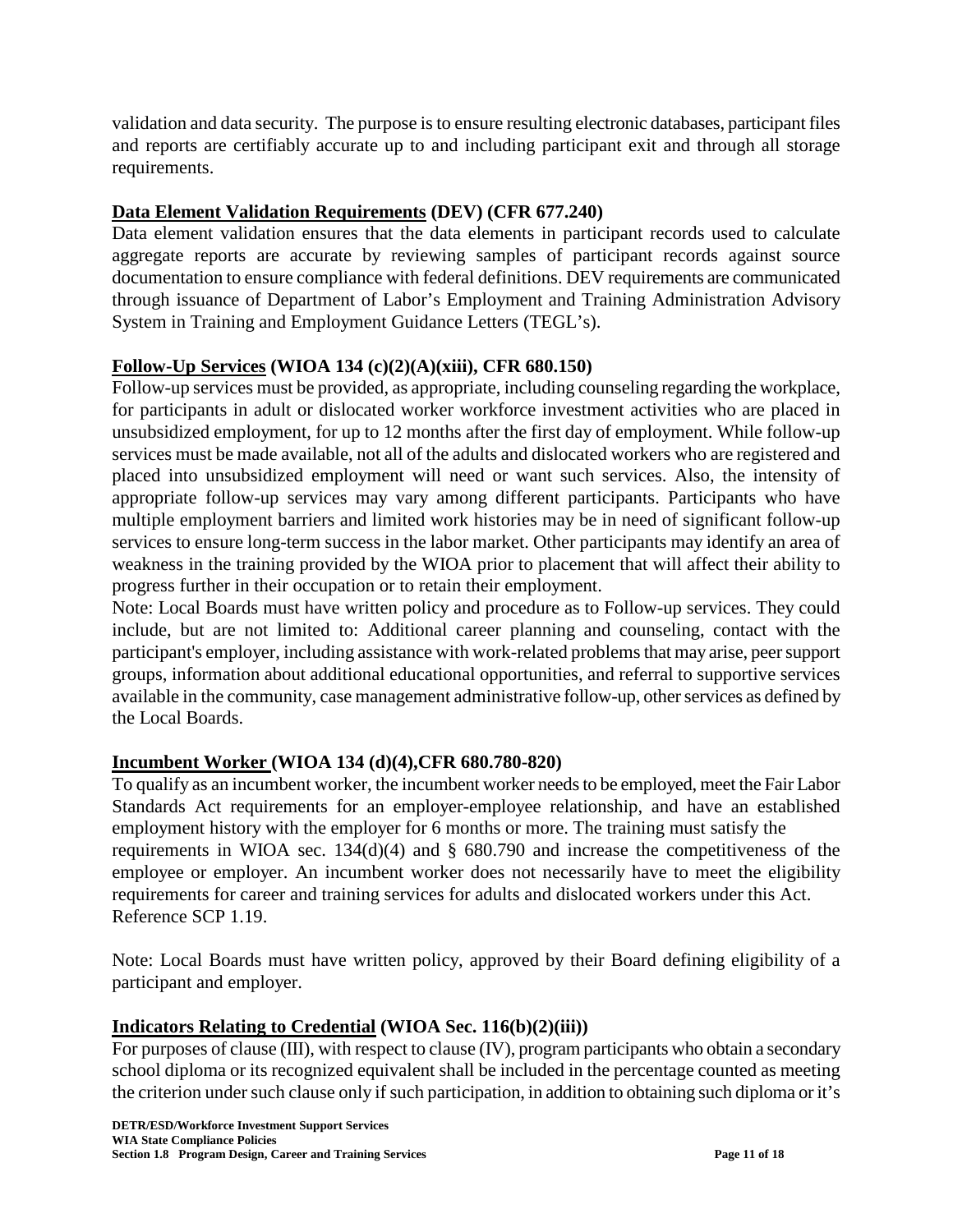recognized equivalent, have obtained or retained employment or are in an education or training program leading to a recognized postsecondary credential within 1 year after exit from the program.

Note: Obtainment of Credential must be noted in case notes/MIS Comments and entered into the MIS as indicated in Data Performance Desk Reference. DEV requires dates of obtainment to **match** from file to MIS month/day/year.

### **Initial Assessment (WIOA Sec. 134(b)(2)(A))**

Initial assessment of skill levels, including literacy, numeracy, and English language proficiency, aptitudes, abilities, including skills gaps, and assessment of supportive service needs. Reference TAG 15-3 Attachment A. Attachment A appears at the end of this SCP for ease.

### **Integrated Education and Training (Career Pathways Toolkit)**

The term "integrated education and training" means a service approach that provides adult education and literacy activities concurrently and contextually with workforce preparation activities and workforce training for a specific occupation or occupational cluster for the purpose of educational and career advancement.

The articulated career pathway should include short-, moderate-, and long-term training and education programs to match the availability of different students (especially working learners and those balancing adult responsibilities) and include multi-level employment opportunities at different points of certificate or degree attainment.

### **Internship/Work Experience (WIOA 134(c)((2)((A)(VII), CFR 680.170)**

For the purposes of WIOA sec. 134(c)(2)(A)(xii)(VII), internships or work experiences (WEX) are a planned, structured learning experience that takes place in a workplace for a limited period of time. Work experience may be paid or unpaid, as appropriate. An internship or work experience may be arranged within the private for profit sector, the non-profit sector, or the public sector. Labor standards apply in any work experience setting where an employee/employer relationship, as defined by the Fair Labor Standards Act, exists.

Note: Local Boards must have written policy to detail the Intern/WEX process to include that of a fully executed contract, progress reports, financial activities, file and MIS content and must have these available at time of program monitoring.

**Linkage to Occupation in Demand (WIOA Sec. 134(c)(3)(G)(iii):** Training services provided must be directly linked to an in-demand industry sector or occupation in the local area or the planning region, or in another area to which a dislocated worker receiving such services is willing to relocate, except that a local board may approve training series for occupations determined by the local board to be in sectors of the economy that have a high potential for sustained demand or growth in the local area. (Reference SCP 1.11)

### **Needs Related Payments (WIOA Sec. 134(d)(3), CFR 680.930-970)**

Needs related payments are financial assistance paid to a participant for the purpose of enabling the individual to participate in training. Needs-related payments are a type of supportive service that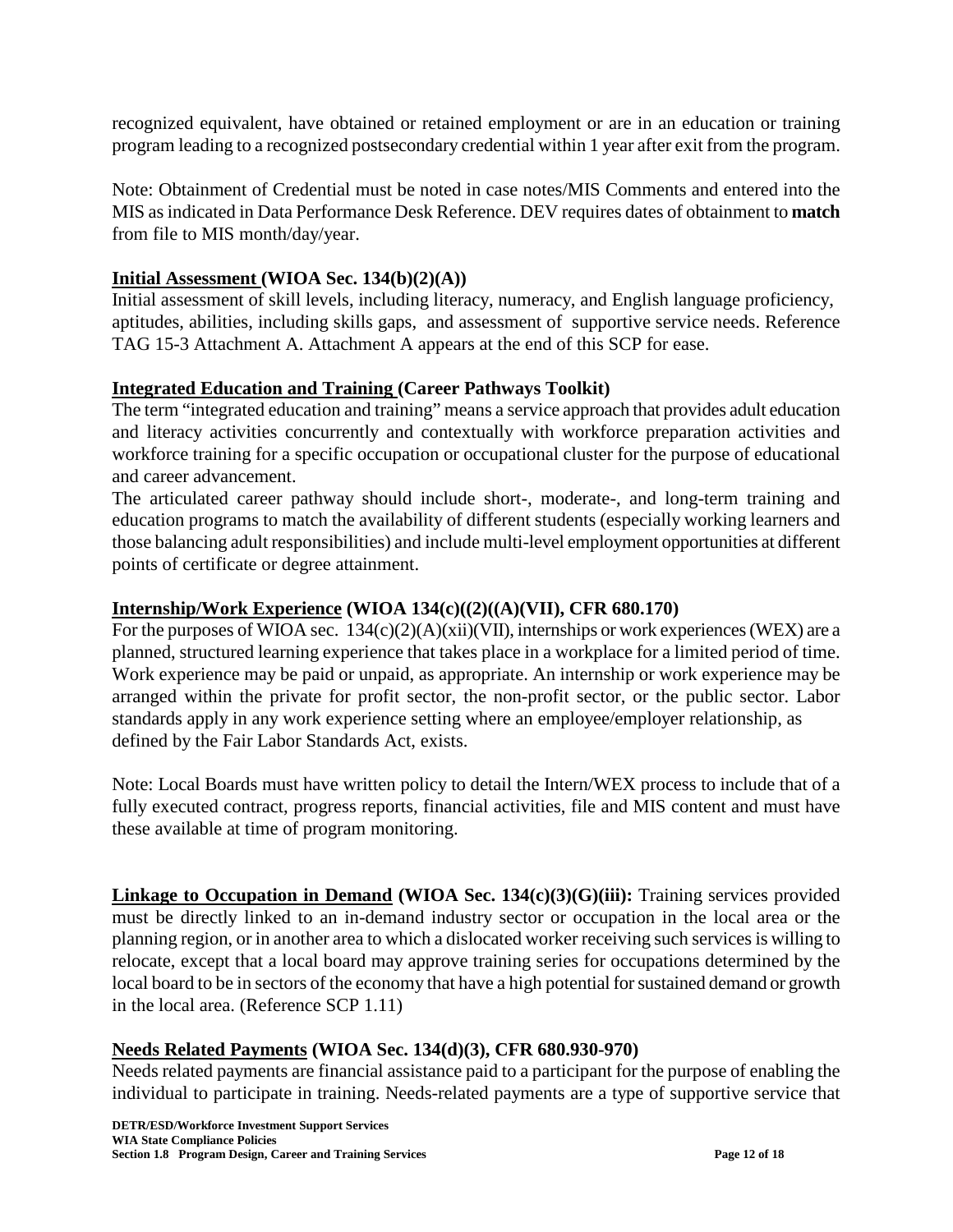provides direct financial payments to a participant, and unlike other supportive services, the participant must been enrolled in training to receive needs related payments. Reference SCP 1.15 for participant eligibility, documentation and policy requirements.

Note: Local Boards must have written policy to detail the Needs Related Payment process to include that of a fully executed contract, progress reports, financial activities, file and MIS content and must have these available at time of program monitoring.

### **On-the-Job Training (OJT) (WIOA 3-(44), TEGL 3-15)**

OJT continues to be a key method of delivering training services to adults and dislocated workers. WIOA provides for States and local Areas to provide up to 50 percent of the wage rate of the participant to employers for the costs of training while the participant is in the program. Additionally, State and local areas have the flexibility under WIOA to increase the reimbursement level to up to 75 percent. Reference SCP 1.14.

Note: Additionally, State and local areas have the flexibility under WIOA to increase the reimbursement level to up to 75 percent taking into account the following factors:

• The characteristics of the participants (e.g. length of unemployment, current skill level, and barriers to employment);

• The size of the employer (e.g. small and medium-sized business often have more barriers to participation at lower reimbursement rates);

• The quality of employer-provided training and advancement opportunities; and

• Other factors the State or local boards may determine appropriate (e.g. the number of employees participating in the training, wage and benefit levels of the employees (both pre and post participation earnings), and relation of the training to the competitiveness of the participant).

Local Boards must have written policy to detail the OJT process to include that of a fully executed contract, job description, progress reports, financial activities, file and MIS content.

### **Pay for Performance (WIOA 3(47), TEGL 3-15)**

If the Local Board determines a pay for performance contract is the most effective means of providing training services (note that no more than 10% of the local funds may be spent on these service contract strategies as defined in WIOA 3(47).

### **Priority of Service (WIOA Sec. 134(c)(3)(E), TEGL 3-15)**

With respect to funds allocated to a local area for adult employment and training activities under paragraph (2)(A) or (3) of section 133(b), priority shall be given to recipients of public assistance, other low income individuals, and individuals who are basic skills deficient for receipt of career services described in paragraph  $(2)(A)(xii)$  and training services.

TEGL 3-15 further defines that when programs are statutorily required to provide for a particular group of individuals, such as the WIOA priority, priority must be provided in the following order: (i) First, to veterans and eligible spouses who are also included in the groups given statutory priority for WIOA adult formula funds. This means that veterans and eligible spouses who are also recipients of public assistance, other low-income individuals, or individuals who are basic skills deficient would receive first priority for services provided with WIOA adult formula funds.

(ii) Second, to non-covered persons (that is, individuals who are not veterans or eligible spouses) who are included in the groups given priority for WIOA adult formula funds.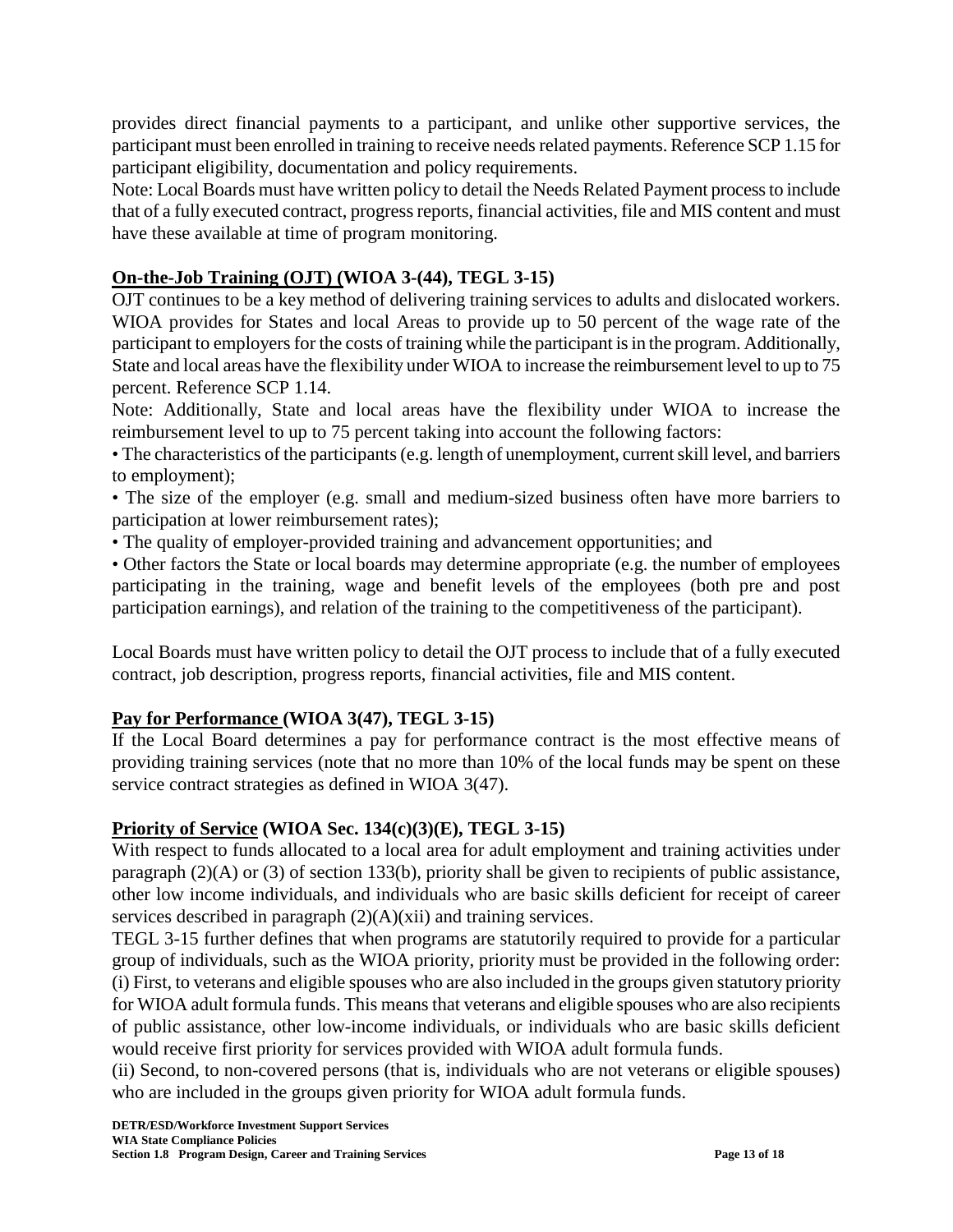(iii) Third, to veterans and eligible spouses who are not included in WIOA's priority groups.

(iv) Last, to non-covered persons outside the groups given priority under WIOA.

Reference SCP 1.7 Priority of Service and SCP 1.18 Priority of Service to Veterans.

### **Rapid Response WIOA 134(a)(2)(A), CFR 682.300-310**

(i) Rapid response activities must be carried out by the State or an entity designated by the State, in conjunction with the Local Boards, chief elected officials, and other stakeholders, as provided by WIOA secs.  $133(a)(2)$  and  $134(a)(2)(A)$ ;

(ii) States must establish and maintain a rapid response unit to carry out statewide rapid response activities and to oversee rapid response activities undertaken by a designated State entity, Local Board, or the chief elected officials for affected local areas, as provided under WIOA sec.  $134(a)(2)(A)(i)(I).$ 

### **Reporting Requirements (CFR 683.300)**

The WIOA Participant Individual Record Layout (PIRL), formally known as the WIASRD, provides standardized set of data elements, definitions, and reporting instructions that will be used to describe the characteristics, activities, and outcomes of WIOA participants. States and local areas will be required to collect participant information that corresponds with the data elements and descriptions delineated within the PIRL. Once collected, the information will then be aggregated according to the conditions outlined in the WIOA Data Element Specifications. This document details the common data elements and technical specifications necessary for calculation of the State and Local Area performance report elements and will be used in reporting across all core programs.

### **Service Plan Dates**

Service *Start* and *Planned End Date* entries are not meant to be a place holder in order to prevent the participant from exiting the system due to non-activity. Services must be entered and closed as the service is provided in order for DOL reporting methods to work correctly. Extending Service dates are only used should the service activity need to be extended such as if the participant failed to meet the training requirements and needs extra time with the training provider. Case notes/MIS Comments must substantiate the service type and length. Service types must align with the chart provided in Attachment A of this document and must not exceed ninety days (90) excluding only those identified as **Training**. Should the participant/case manager fail to participate/provide services during the 90 day period, the individual will exit back to the last provided service and from the program unless reengagement happens within in this period. Reference TAG 15-3.

### **Supportive Services (WIOA Sec. 134 (d)(2), CFR 680.900-970, TEGL 3-15, TAG 15-3, 2CFR 200)**

Supportive services for adults and dislocated workers are defined at WIOA sec. 3(59) and secs. 134(d)(2) and (3). They include, but are not limited to, services such as transportation, child care, dependent care, housing, and needs-related payments that are necessary to enable an individual to participate in activities authorized under WIOA secs. 134(c)(2) and (3).

Local Boards must have written policy identifying approved support services, state and regulatory requirements and defined caps, if any, for each instance. Reference SCP 1.15 and TAG 15-3. for participant eligibility, documentation and policy requirements. Reference 2 CFR 200 for support service limitations.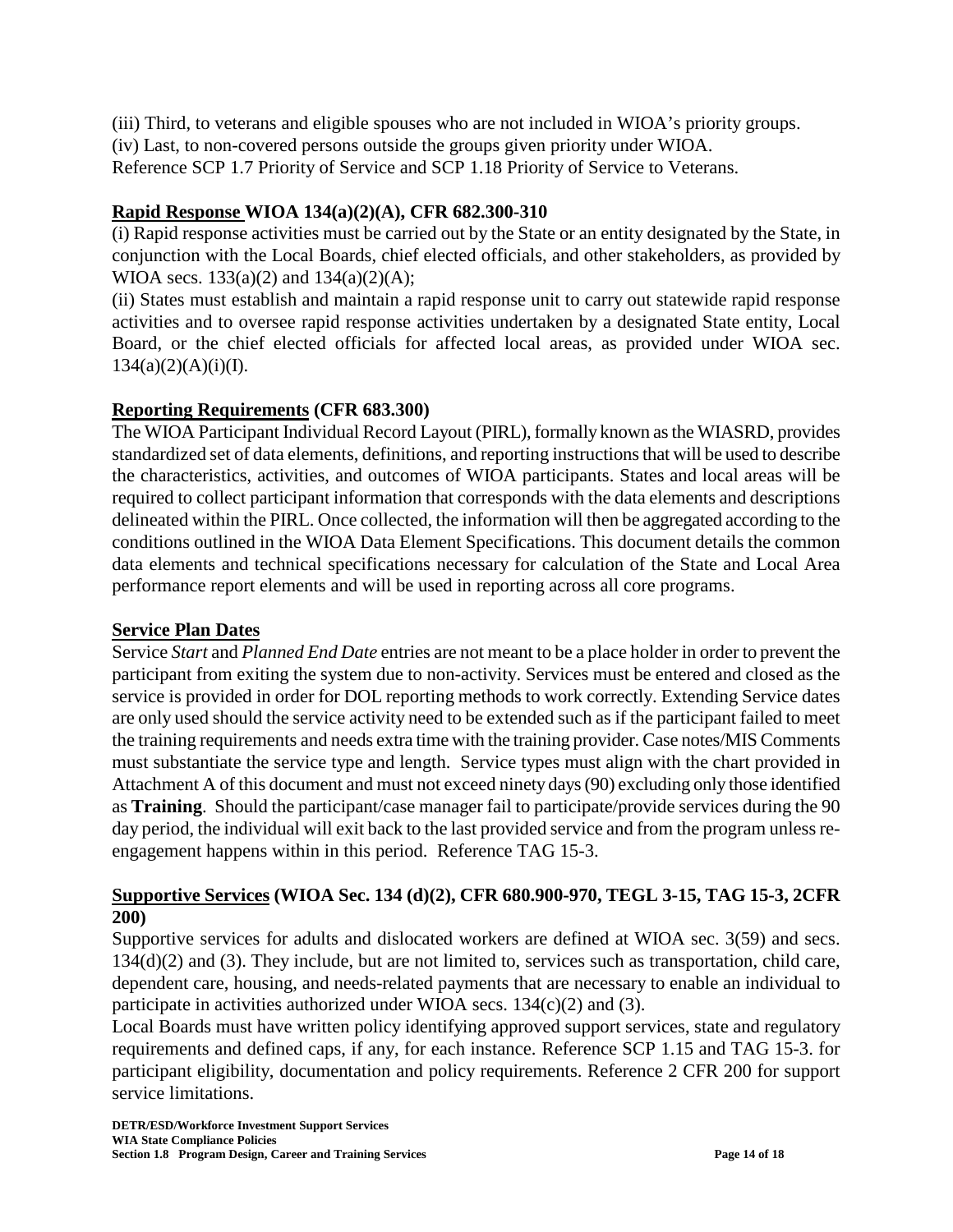### **Transitional Jobs (WIOA Sec. 134(d)(5), CFR 680.830-840)**

Time-limited work experiences that are subsidized and are in the public, private, or nonprofit sectors for individuals with barriers to employment who are chronically unemployed or have an inconsistent work history; are combined with comprehensive employment and supportive services; and are designed to assist in establishing a work history, demonstrate success in the workplace, and develop the skills that lead to entry into and retention in unsubsidized employment. The local board may use not more than 10 percent of their combined non-administrative total of adult and dislocated worker allotments to provide transitional jobs. Reference SCP 1.19 for eligibility, documentation and policy requirements.

### **Underemployed (TEGL 3-15)**

In addition to providing career and training services to individuals who are unemployed, there remains a significant population of job seekers who are underemployed. Individuals who are underemployed may include:

- Individuals employed less than full-time who are seeking full-time employment;
- Individuals who are employed in a position that is inadequate with respect to their skills and training;
- Individuals who are employed who meet the definition of a low-income individual in WIOA sec. 3(36); and
- Individuals who are employed, but whose current job's earnings are not sufficient compared to their previous job's earnings from their previous employment, per State and/or local policy.

Individuals who are underemployed and meet the definition of a low-income individual may receive career and training services under the Adult program on a priority basis per Section 8 of this TEGL. Individuals who meet the definition of an individual with a barrier to employment (see WIOA sec. 3(24)) who are underemployed may also be served in the Adult program. Individuals who were determined eligible for the Dislocated Worker program who are determined by State and/or local policies to be underemployed, may still be considered eligible for career and training services under this program.

Note: Local Boards need to define and have written policy and procedures approved by their Board for determining underemployment for both Adult and Dislocated Worker programs.

### **Work-based Training (TEGL 3-15)**

Under WIOA there are additional work-based training options and flexibilities for adults and dislocated workers:

Registered Apprenticeship (RA) is an important component of potential training and employment services that the workforce system can provide to its customers. We encourage local areas to use RA and it should be used more often as a career pathway for job seekers and as a job-driven strategy for employers and industries. RA can be funded through several mechanisms. Section 122(a)(3) of WIOA provides a new opportunity for RA programs to be more directly connected to the public workforce system. As RA programs, they automatically qualify to be placed on the State and local board's Eligible Training Provider List (ETPL), allowing ITAs to support participants in RA programs, and more directly connect those programs to one-stop centers.

Local areas may also include supportive services, in coordination with career and/or training services, to participants in a RA program. These supportive services must be consistent with WIOA section 134(d)(2), Section 12 of TEGL 3-15, and state and local policies. Reference SCP 1.14.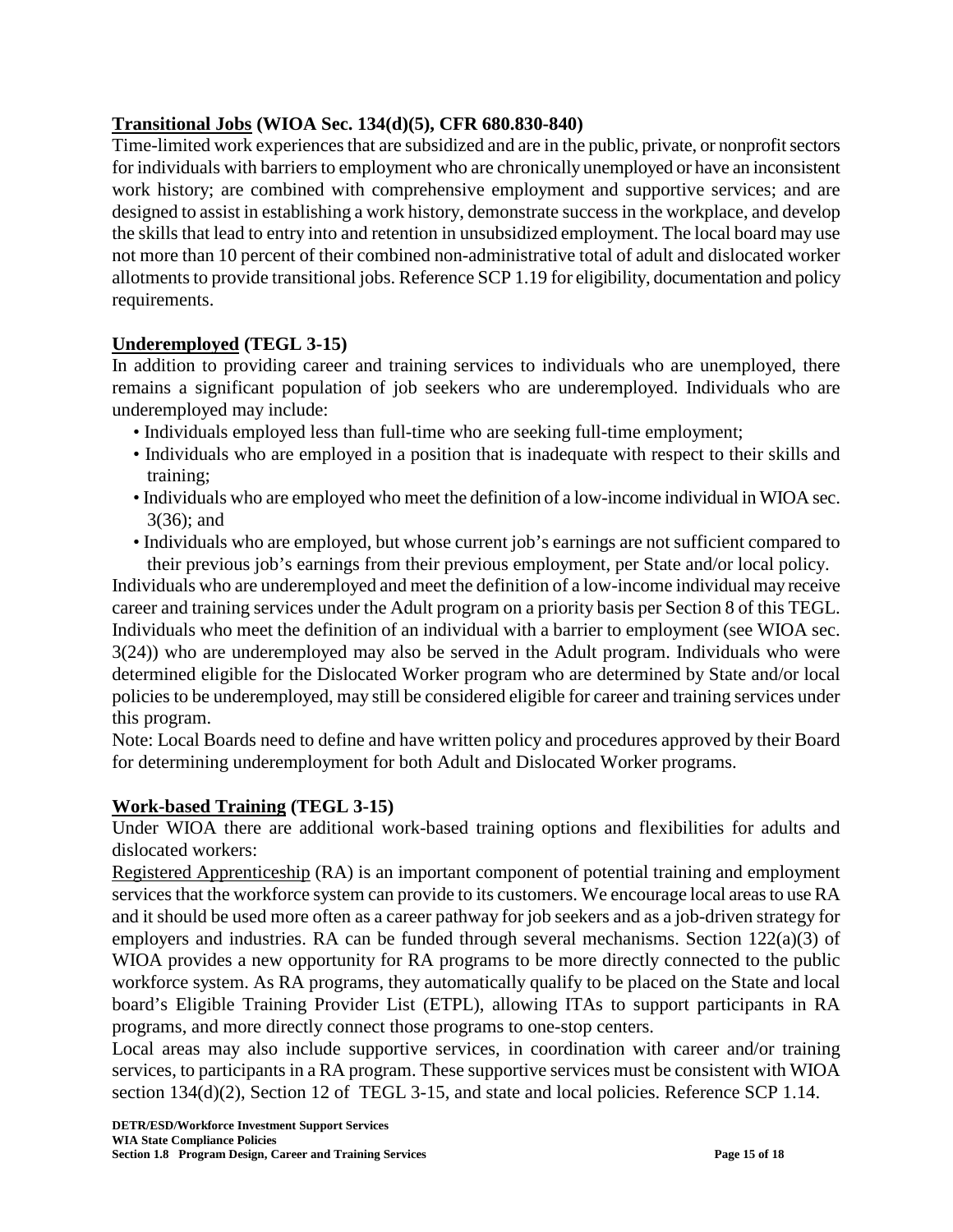#### **Work Experience (WEX) (CFR 681.600)**

(a) Work experiences are a planned, structured learning experience that takes place in a workplace for a limited period of time. Work experience may be paid or unpaid, as appropriate. A work experience may take place in the private for-profit sector, the non-profit sector, or the public sector. Labor standards apply in any work experience where an employee/employer relationship, as defined by the Fair Labor Standards Act or applicable State law, exists. Work experiences provide the youth participant with opportunities for career exploration and skill development.

(b) Work experiences must include academic and occupational education.

(c) The types of work experiences include the following categories:

(1) Summer employment opportunities and other employment opportunities available throughout the school year;

(2) Pre-apprenticeship programs;

(3) Internships and job shadowing; and

(4) On-the-job training opportunities as defined in WIOA sec. 3(44) and in § 680.700.

Local Boards must have written policy to detail the WEX process to include that a fully executed contract, job description, progress reports, financial activities, file and MIS content.

#### **Work Support Activities for Low-Wage Workers (WIOA Sec. 134 (D)(1)(B))**

Funds for dislocated workers and adults may be used to provide work support activities designed to assist low-wage workers in retaining and enhancing employment. The one-stop partners of the system shall coordinate the appropriate programs and resources of the partners with the activities and resources provided under this subparagraph.

These activities may include the provision of activities in a manner that enhances the opportunities of such worker to participate in the activities, such as the provision of activities described in this section during nontraditional hours and the provision of onsite child care while such activities are being provided.

#### **Attachment "A"**

Below is a reference document for current WIOA services found in the states data collection system, (MIS). Provider name is used to search the system and locate the required service name for Basic and Individual Career, Training services as well as Needs Related Payments, Support Service by type and Follow-Up.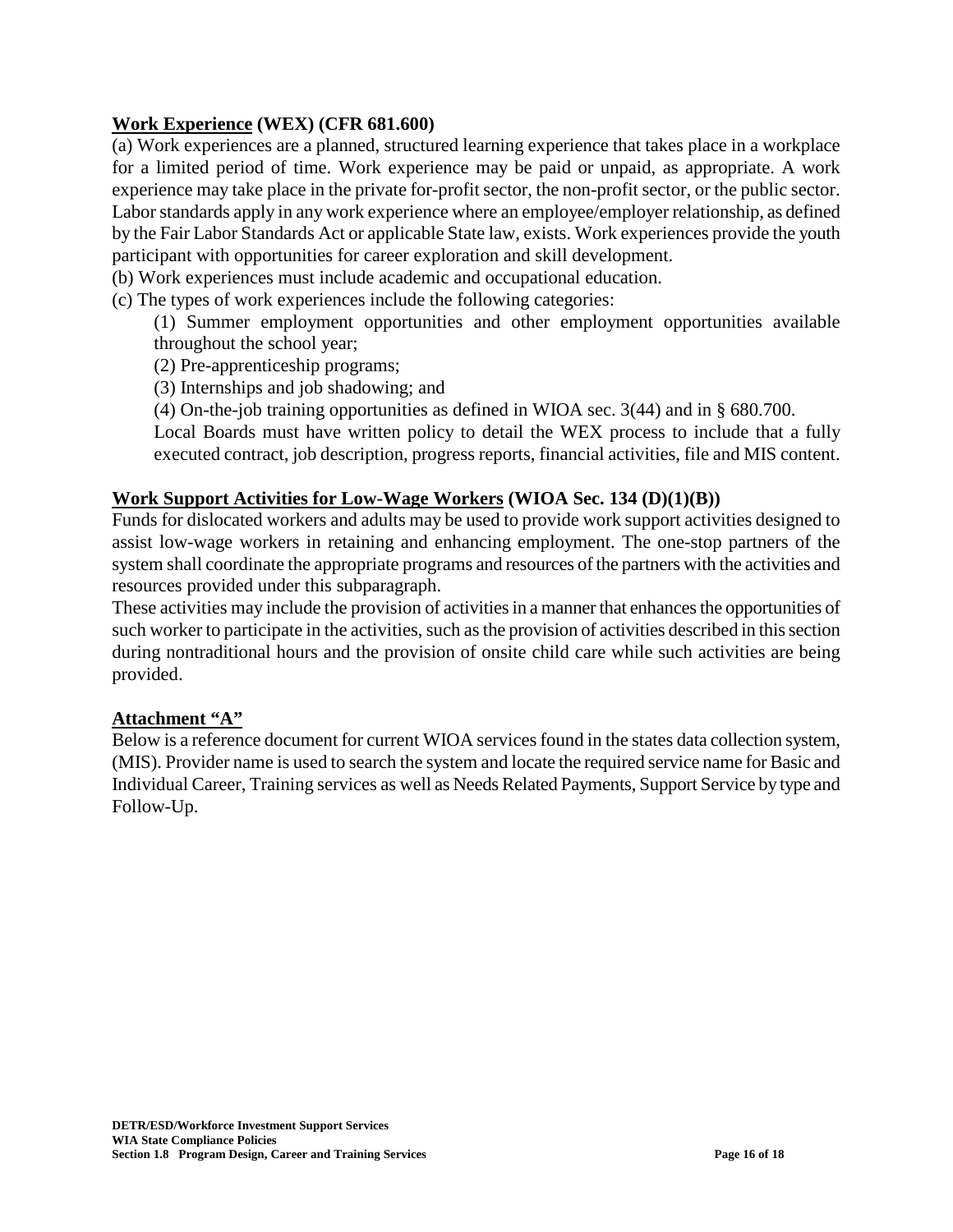| <b>Service Name</b><br>(Basic Career Services)                                                                                                                                                                                                                                                                                                                                   |             | <b>NJCOS PROVIDER NAME</b>                           |
|----------------------------------------------------------------------------------------------------------------------------------------------------------------------------------------------------------------------------------------------------------------------------------------------------------------------------------------------------------------------------------|-------------|------------------------------------------------------|
| Initial Assessment Interview<br>Job Search & Placement Assistance                                                                                                                                                                                                                                                                                                                |             | <b>WIA Core Assisted</b><br><b>WIA Core Assisted</b> |
| <b>Service Name</b><br>(Individualized Career Services)                                                                                                                                                                                                                                                                                                                          |             | <b>NJCOS PROVIDER NAME</b>                           |
| Assessment - Comprehensive & Specialized<br><b>Basic/Life Skills</b><br><b>Counseling - Group Sessions</b><br>Counseling - Individual & Career Planning<br>Individual Employment Plan (IEP)<br>Work Experience<br>Internships<br><b>Financial Literacy</b><br><b>Relocation Assistance</b><br>ABE or ESL in Combination with Training<br><b>Short-Term Pre-Vocational Skills</b> |             | <b>WIA Intensive Services</b>                        |
| <b>Service Name</b>                                                                                                                                                                                                                                                                                                                                                              | (Follow-Up) | <b>NJCOS PROVIDER NAME</b>                           |
| Service Type + Program Type = Follow-Up                                                                                                                                                                                                                                                                                                                                          |             | <b>Follow-Up Services</b>                            |
| <b>Service Name</b>                                                                                                                                                                                                                                                                                                                                                              | (Training)  | <b>NJCOS PROVIDER NAME</b>                           |
| On the Job Training (OJT)<br><b>Customized Training</b><br><b>Occupational Skills Training</b><br>Apprenticeship<br>Transitional Jobs: Work Based Training<br><b>Entrepreneurial Skill Training</b><br>*Incumbent Worker Training - Fund w/ Incumbent 20%                                                                                                                        |             | <b>WIA Training Services</b>                         |
| <b>Service Name</b><br>(Needs Related Payments)                                                                                                                                                                                                                                                                                                                                  |             | <b>NJCOS PROVIDER NAME</b>                           |
| Needs Related Payments - For participants in Training                                                                                                                                                                                                                                                                                                                            |             | <b>WIA Needs Related Payments</b>                    |